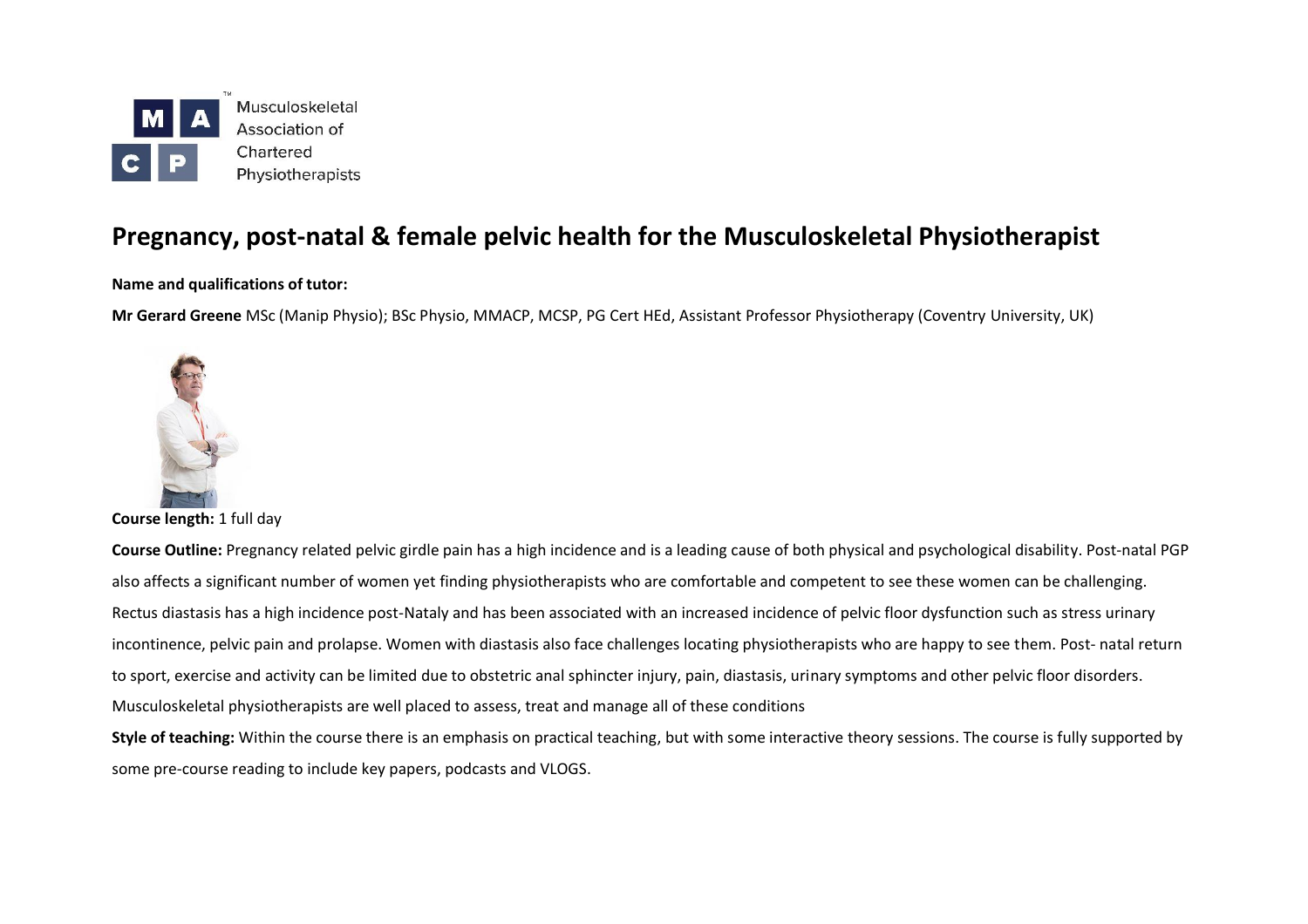#### **Aims:**

This course will prepare Musculoskeletal physiotherapists to assess, treat and manage all of the afore mentioned conditions of pregnancy related pelvic girdle pain. It will also enable musculoskeletal physios to identify conditions that require more specialist pelvic health physiotherapy such as prolapse, urinary dysfunction, obstetric anal sphincter injury and pelvic pain.

#### **Learning Objectives:**

At the end of this workshop participants will have the skills for:

- 1. Pelvic Girdle Pain: Effective ways of reducing pain, fear avoidance and increasing function.
- 2. External assessment of the Pelvic floor for the Musculoskeletal physiotherapist.
- 3. Rectus Diastasis: What's the most effective way to assess & treat this.
- 4. Using Ultrasound imaging in the assessment and treatment of Rectus diastasis & pelvic floor dysfunction.
- 5. Musculoskeletal physios guide to obstetric anal sphincter injury, prolapse , female pelvic pain.
- 6. Safe return to sport post-Nataly

#### **Biography:**

Gerard combines teaching & research with working in his specialist Pelvic health Physio clinics in Birmingham. His clinics specialise in Women's and Men's health Physiotherapy in addition to children & adolescent bowel & bladder and he works with a team of 7 other pelvic health physios. Gerard co-founded the Women's Health Physiotherapy Facebook group which now has 10,000 members and is a leading international forum. He was invited to present at WCPT 2017 in Cape Town and has also delivered courses for the South African Society Physiotherapy (2017), Japanese Physical Therapy Association (2018) and is currently working with the American Physical Therapy Assoc. He has also taught pregnancy and post- natal physio courses in Ireland & UK and is passionate about getting more MSK and sports physiotherapists involved in these areas of practice. Gerard is also working with The English Institute of Sport within the area of sporting pelvic floor dysfunction. He is a previous executive member of the MACP and is part of the MSc team in Coventry University where he is an associate professor.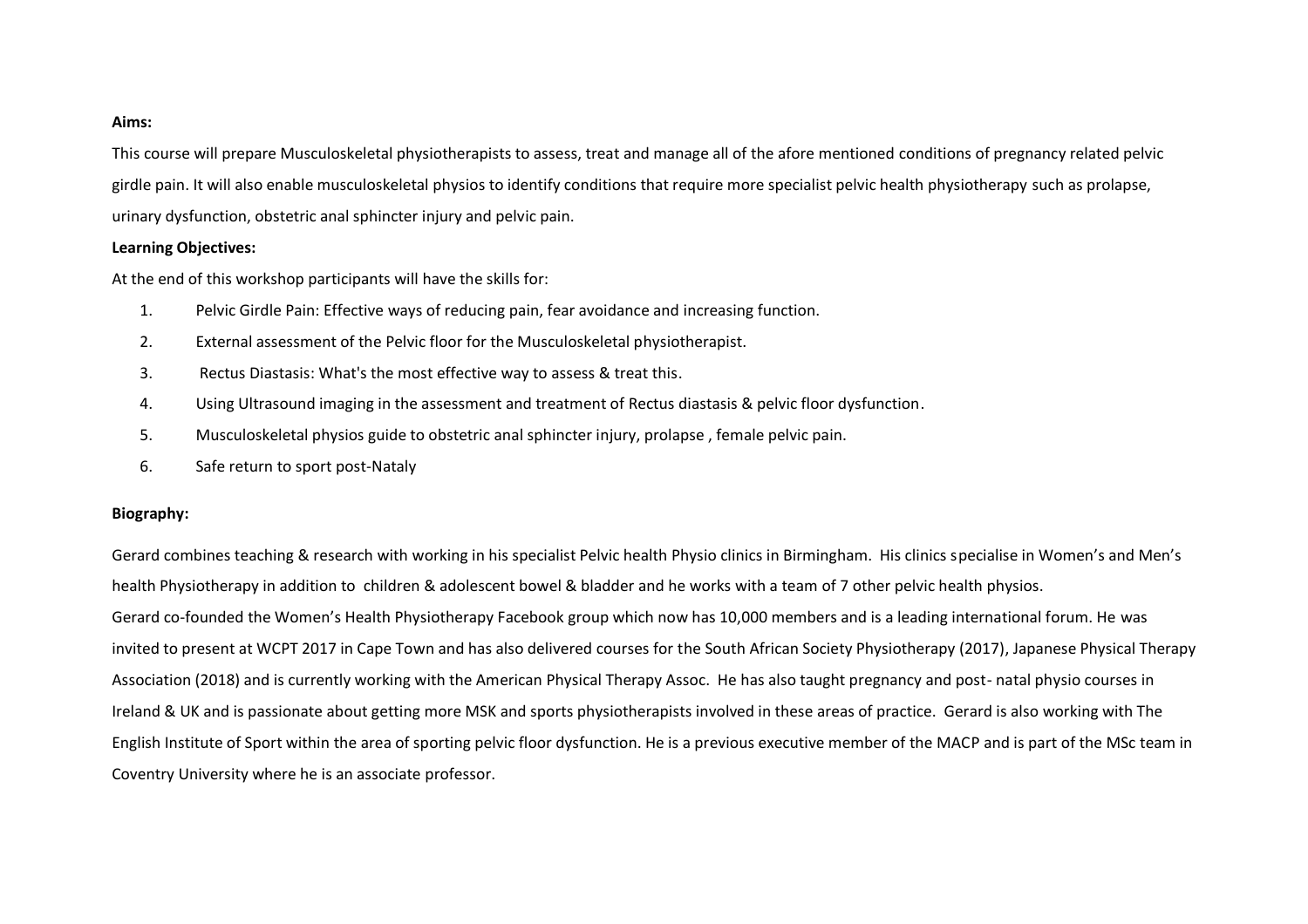## **Course Programme:**

| <b>Time</b>     | <b>Session</b>                                                                         |
|-----------------|----------------------------------------------------------------------------------------|
| 8.45            | Registration                                                                           |
| $9:00 - 10:00$  | Pregnancy, post-natal & female pelvic health: A natural place for the specialist       |
|                 | musculoskeletal clinician: "bridging the MSk - Pelvic health divide for better patient |
|                 | outcomes".                                                                             |
| $10:00 - 11:00$ | Pelvic Girdle Pain: An evidence based clinically informed interactive theory session:  |
|                 | Why MSk physios need to step up                                                        |
| $11:00 - 11:15$ | <b>Break</b>                                                                           |
| $11:15 - 13:00$ | Rectus Diastasis to include post-natal pelvic floor function : From palpation to       |
|                 | muscle testing & rehab to pain education to transabdominal US imaging, positioning     |
|                 | the MSk specialist in the assessment and management of these conditions -              |
|                 | <b>Practical session</b>                                                               |
| $13:00 - 13:45$ | Lunch                                                                                  |
| $13:45 - 15:30$ | Management of ante and post- natal Pelvic Girdle Pain: Safe return to activity,        |
|                 | exercise and sport (Making those decisions and a natural place for the MSk             |
|                 | physiotherapist) - Practical session                                                   |
| 15:30-16:30     | Once Post Natal always post-natal: Picking up OASIS (Obstetric anal sphincter injury)  |
|                 | POP (pelvic organ prolapse), urinary dysfunction, Pelvic pain -                        |
|                 | Interactive theory session                                                             |
| 16:30-17:00     | Summary, feedback, Q & A and how to move forwards as an MSk physio into pelvic         |
|                 | health                                                                                 |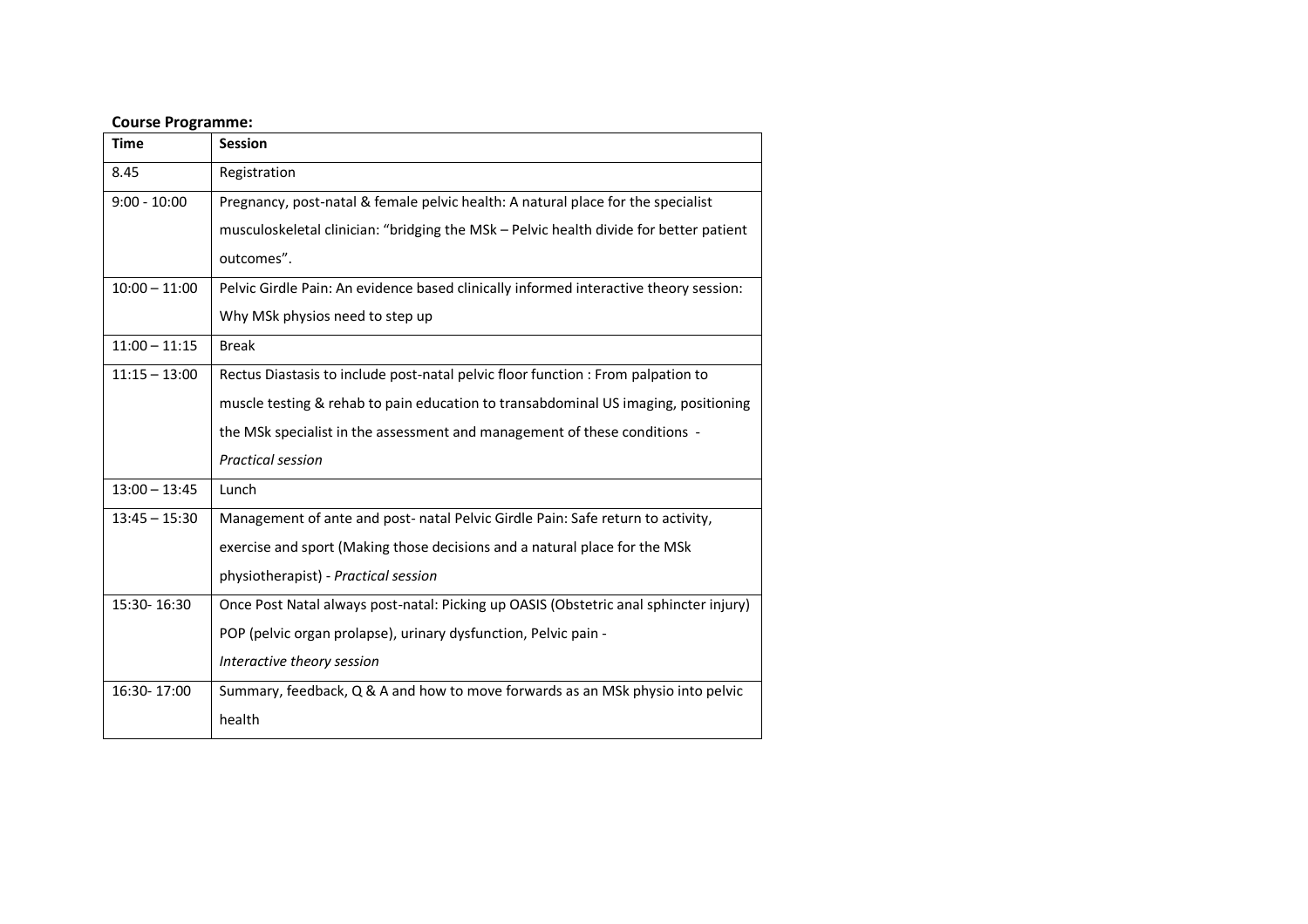#### **Information for venues:**

The cost for the participant will be:

£120 for MACP members

£150 for non-members

This is the cost for 2021 and will be reviewed annually.

There is one free space available to whoever organises the course locally. In addition, one further free space will be offered if more than 21 delegates book onto the course.

If a venue fee is incurred the minimum number of people required to run the course may increase. The minimum number of delegates required to qualify for an additional free place will also increase.

The course requires a minimum of 11 bookings to enable the MACP to cover expenses and will be cancelled 6 weeks prior to the commencement of the course if this number has not been reached.

If the course requires air travel (outside England) for the lecturers the prices quoted / number of bookings required will need to be adjusted to reflect the additional costs.

## **What the MACP Provides:**

- Tutors for delivering the courses
- Pays the accommodation for the tutor(s).
- Pays tutors(s) travel.
- Administers the course, taking all bookings and sending all applicants pre- course information.
- £3 per person / day to cover refreshments (tea/coffee/biscuits etc).
- Advertising in: MACP website and social media sites, MACP newsletters.
- One copy of a flyer that you may use to circulate and advertise the course.
- A list of names of those who have booked prior to the course for registration.
- CPD certificates (online).

## **You will need to provide:**

- A room that will seat 26 people for the main body of the lecture.
- AV equipment (data projector). Plus access to plugs as workbooks are electronic.
- Separated area or room with 8 plinths for the practical session
- Provide us with local information re directions how to get to venue, parking, local accommodation list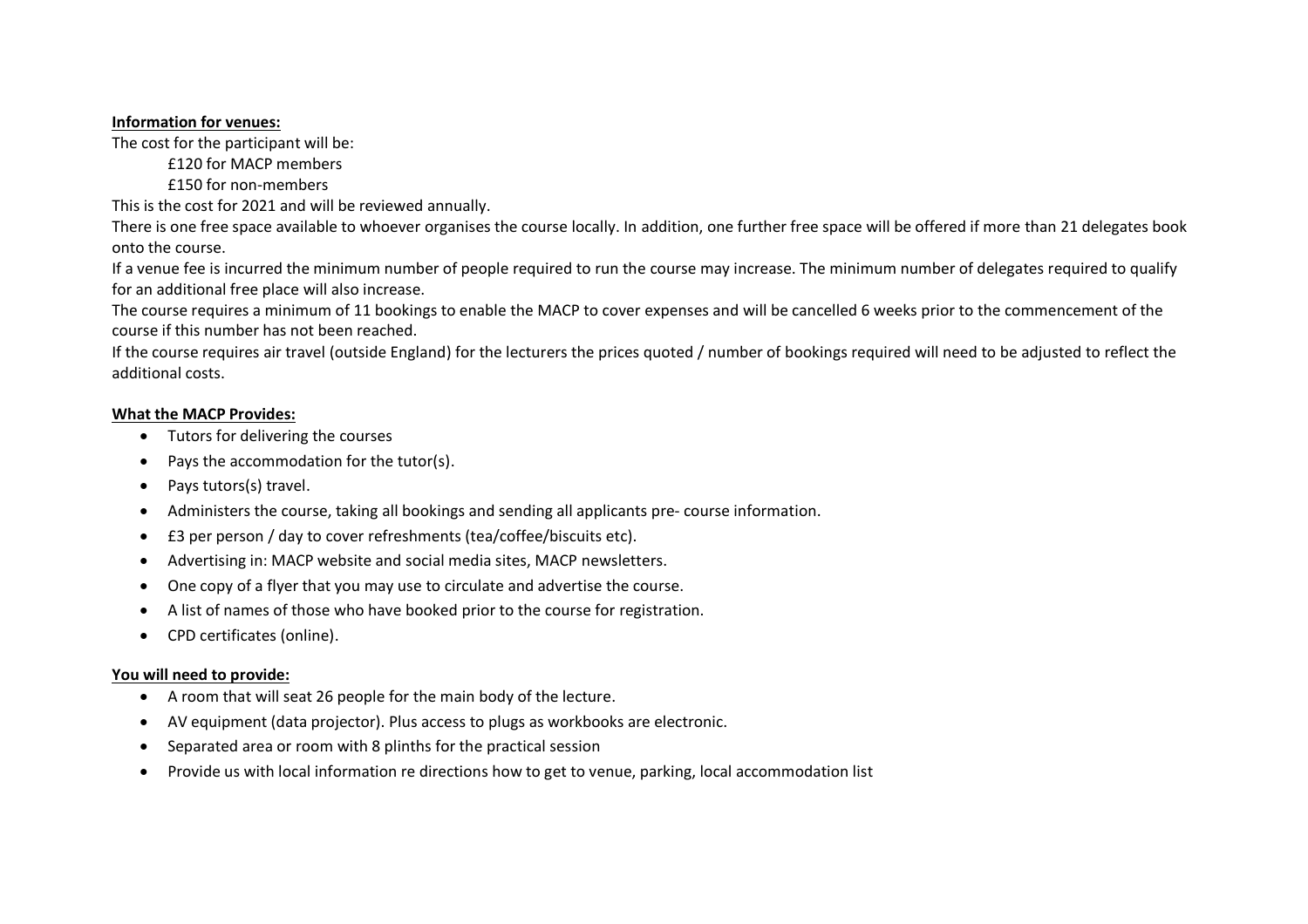- Someone to work on local promotion (including SoMe) to help to ensure that at 6 weeks before the course, the minimum numbers of 11 places are booked onto the course.
- Someone on the on the day to deal with local venue organization (AV, putting up signs, providing refreshments, information about where to get lunch, registering delegates, locking up, this may also include picking up or dropping off tutors from their hotel; taking pictures on the day for SoMe)
- Refreshments as appropriate (to be reimbursed by MACP on production of original receipts up to £3 per day per person)

## **Evidencing course objectives and learning outcomes in relation to First Contact Practitioners and Advanced Practitioners in Primary Care**

| <b>Learning Outcome (LO)</b>                                                                                                                                                                           | <b>Delivery Method (S)</b><br>Study Day- Course                   | <b>MSK CCF<sup>^</sup></b>     | <b>IFOMPT</b><br><b>Dimension of</b><br>$OMT^*$                                 |
|--------------------------------------------------------------------------------------------------------------------------------------------------------------------------------------------------------|-------------------------------------------------------------------|--------------------------------|---------------------------------------------------------------------------------|
| Understanding the anatomy of the pelvic floor and how it relates<br>to common post-natal conditions such as Urinary Incontinence,<br>Pelvic Organ prolapse & Obstetric Anal Sphincter Injury           | Lectures, you tube based<br>videos                                | A.2 B.3 B.4<br>B.5             | D6.S3 D3.K1                                                                     |
| Understanding the anatomy and function of the abdominal<br>wall and linea alba and its clinical relevance to rectus<br>diastasis and abdominal wall dysfunction post-Nataly.                           | Lectures, You-tube based<br>videos                                | A.2 B.3 B.4<br>B.5             | D6.S3 D3.K1                                                                     |
| Develop pattern recognition skills for common pregnancy<br>and post-natal conditions such as Pelvic Girdle pain, rectus<br>diastasis, post-natal PGP, Post-natal LBP, POP, SUI, OASI<br>& pelvic Pain. | Lectures, small group (break<br>out room discussion)              | A.2 B.3 B.4<br>B.5             | D <sub>6</sub> .S <sub>3</sub> D <sub>5</sub> K <sub>2</sub><br>D8.K4 D1. D7.S1 |
| Develop differential testing skills in the subjective and<br>objective assessment of the patient with pregnancy related<br>Pelvic Girdle pain.                                                         | Practical skills-based<br>session supported by<br>clinical videos | A.1 .A.2 B.3<br><b>B.4 B.5</b> | D8.S10 D10.S2<br>D5.K2 D8.K4 D1.S3<br>D <sub>6</sub> .S <sub>6</sub>            |